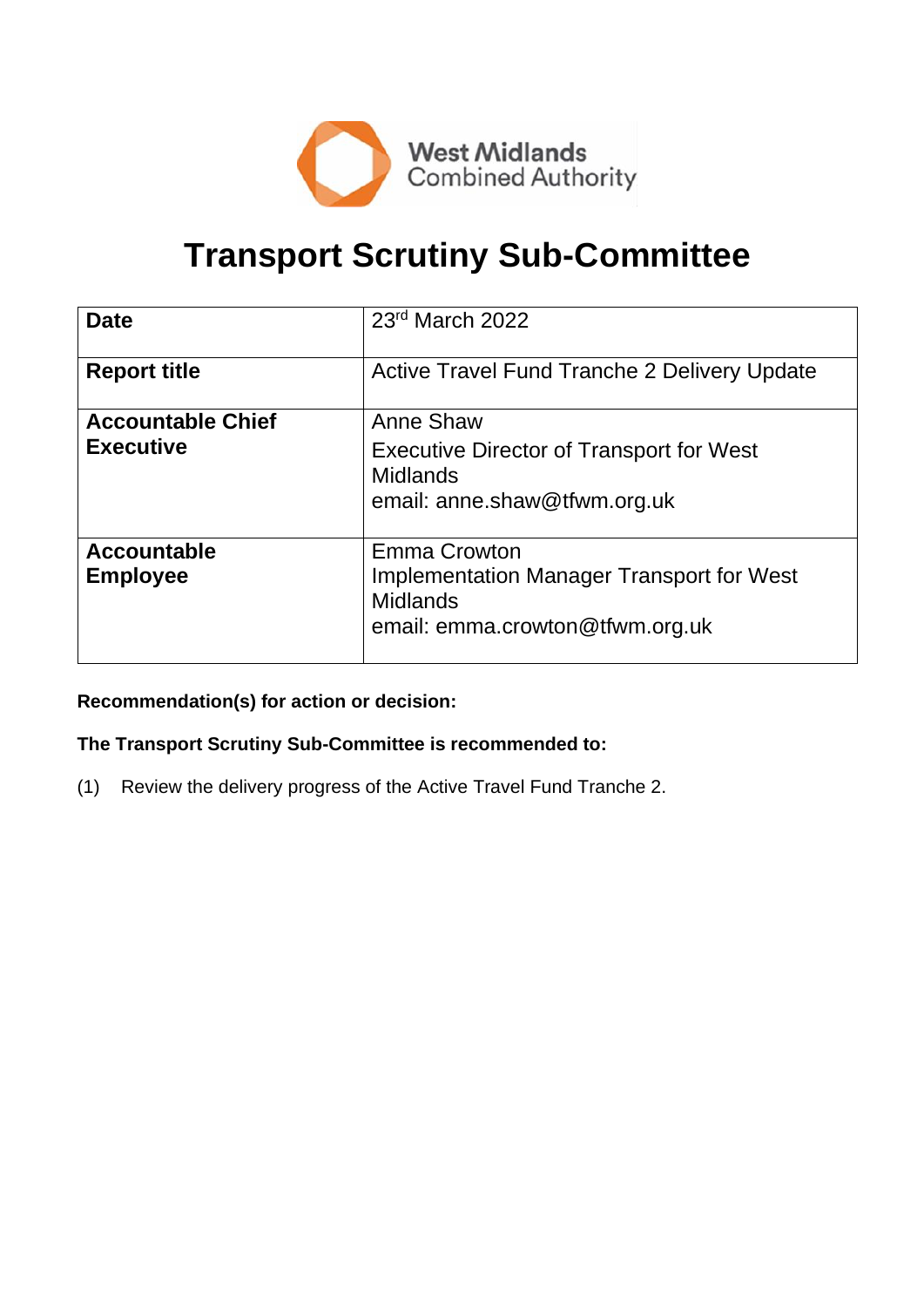#### **1. Purpose**

- 1.1. To give a delivery update on the Active Travel Fund Tranche 2.
- 1.2. To advise on the programme completion arrangements and funding for future Active Travel projects.

#### **2. Background**

- 2.1 In November 2020, the allocations for Active Travel Fund Tranche 2 were announced with WMCA awarded £13.1m, to deliver a programme of schemes including;
	- Pop up and permanent cycle routes
	- Cycle Parking
	- Enhancement of walking spaces
	- Making permanent the schemes from Emergency Active Travel Fund Tranche 1
	- Low traffic neighbourhoods/Places for People
	- Traffic Cells
	- School Streets
	- A supporting measures package to activate the above

Tranche 2 schemes are delivering the long-term vision for the West Midlands – one that not only supports our health and economic recovery, but provides a truly transformational active travel network that enables long lasting behaviour change and enhances the quality of life and living in the region. See Appendix 1 for full scheme list.

- 2.2 The Department for Transport laid out firm direction for the delivery of the Active Travel schemes concerning engagement and consultation, LTN 1/20 compliance, monitoring and evaluation and a view for all schemes to be concluded by 31st March 2022
- 2.3 WMCA manages the Active Travel Fund Tranche 2 grant with allocations paid to each Local Authority upon delivery of schemes through a grant agreement milestone-based programme management approach. There are bi-monthly progress reports to the Department for Transport capturing delivery updates and changes to the programme. This will continue until completion.
- 2.4 Each Active Travel Funded infrastructure scheme has been uploaded to the West Midlands Active Travel online engagement platform (Commonplace) for community visibility and comment, and where possible, in-person consultation has taken place to ensure public awareness or co-design of the schemes. Online engagement formed part of wider published consultation plans that engaged with key stakeholders such as local residents, businesses, emergency services, bus operators, Royal Mail, MPs and Ward councillors, outlined by DfT Guidance.
- 2.5 Each month Local Authorities provide delivery updates containing design and consultation progress, project plans, risks, scope changes and financial updates as well as uploading delivery evidence to highlight joint promotional opportunities.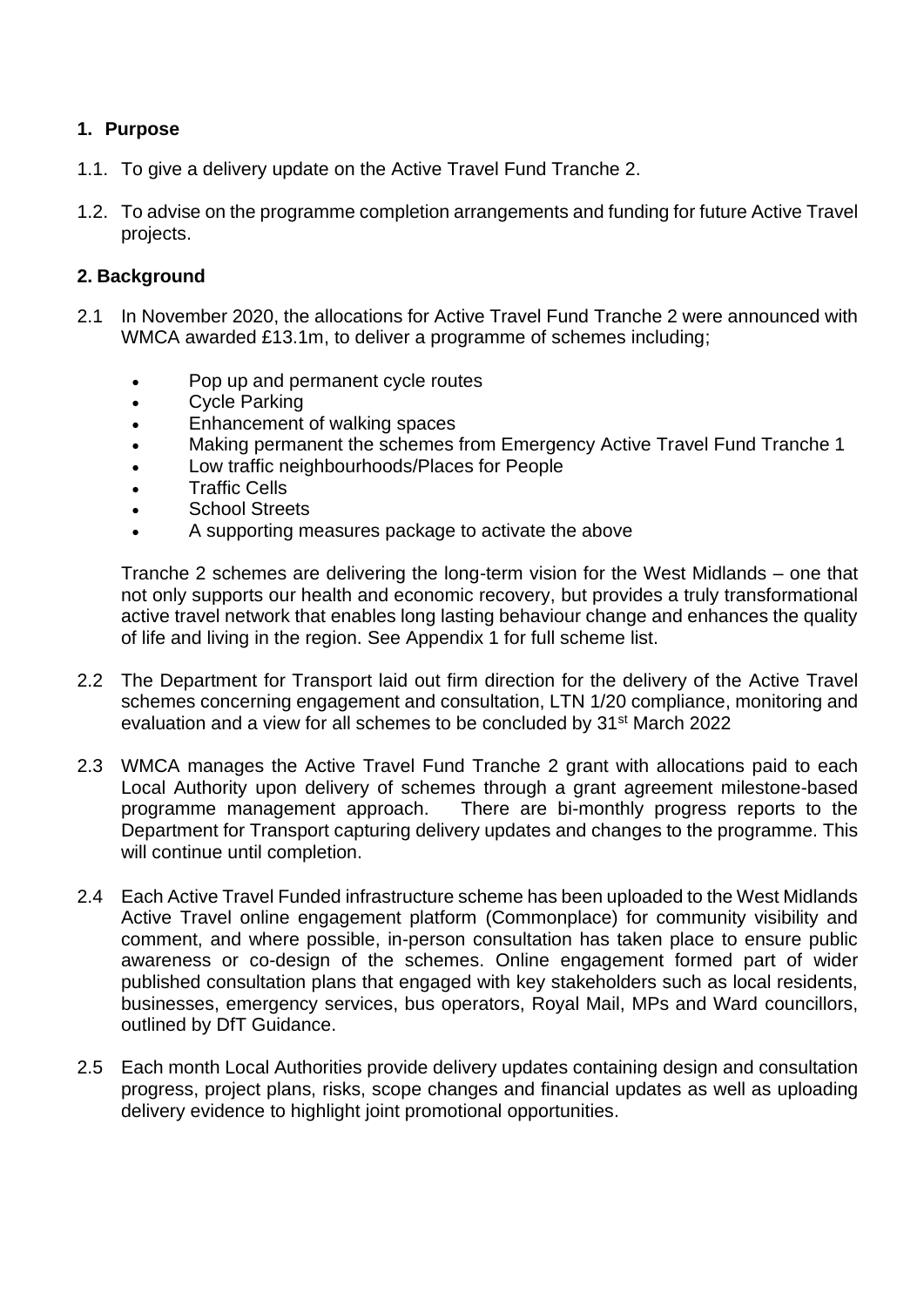- 2.6 A Roll and Stroll communications campaign has run throughout ATF2. This has included support for each of the supporting measures, delivering promotional materials and assets and promoting them to appropriate audiences through a range of channels. We are now moving into the infrastructure support element of the campaign, which will see a range of activity undertaken to launch and activate each scheme. From a communications side, this will include a range of tactics such as media events, out of home promotion on and around the infrastructure, case studies and targeted social media promotion. Engagement activity will include seeking out and working closely with local community groups and organisations on and surrounding the schemes, working with our partners and the supporting measures delivery teams to provide activities that will enable the public to use the routes. We will continue our partner approach, working closely with local authority partners to deliver borough-specific activity that fits into the region-wide strategy.
- 2.7 WMCA manages the package of supporting measures with partners and suppliers. The projects are designed to promote and broaden participation in cycling and walking equitably and safely. All projects are on track to deliver to target and to budget with completion by 31st March 2022.
- 2.8 The timescales for delivery the Active Travel Fund 2 infrastructure schemes have proven challenging; consultation and LTN 1/20 design requirements, set against the backdrop of the Covid 19 pandemic, staff/contractor availability as well as rising costs have been difficult to manage, not only in the West Midlands but nationally, and as a result many schemes have required a delivery extension, now granted by the Department for Transport to 31st March 2023.
- 2.9 An application for a further Active Travel Fund Tranche 3 is pending a Department for Transport announcement.

#### **3. Financial Implications**

- 3.1 In November 2020, the allocations for Active Travel Fund Tranche 2 was announced with WMCA awarded £13.1m (80% Capital, 20% Revenue) to deliver a programme of schemes including new cycling infrastructure, making some the current pop up cycle lanes more permanent, Places for People and a supporting measures package.
- 3.2 The allocation received was only 95% of the original £13.78m which was bid for in Tranche 2. Following discussions and key priorities, it was agreed at STOG Active Travel Group (04-DEC-20) to approve Option 3 such that the 5% reduction would be met by WMCA therefore will not affect the Local Authority planned allocations to deliver respective priorities.
- 3.3 The 5% reduction would be met by WMCA through uncommitted TCF funding (£269K) and release of ATF scheme contingency (£420k) to cover the remaining balance.
- 3.4 The table below summarises the agreed allocations per Local Authority and the corresponding actual spend to February 2022. As such, only £4.7m out of the £13.1m funding package has been claimed to date.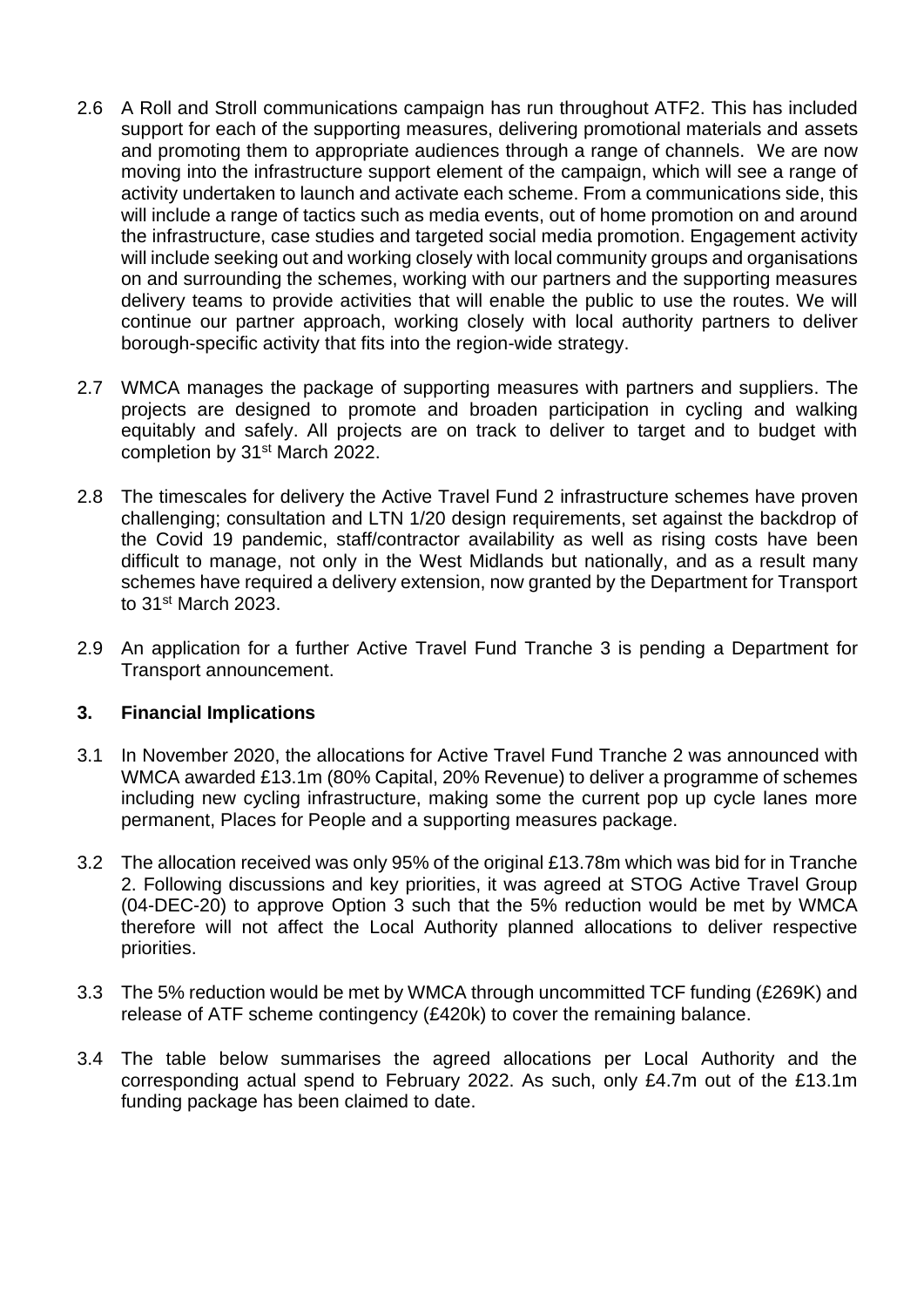|                         | <b>TOTAL ATF2 - CAPITAL and REVENUE</b> |                       |   |               |   |                 |
|-------------------------|-----------------------------------------|-----------------------|---|---------------|---|-----------------|
|                         |                                         | <b>Spend to Feb22</b> |   | <b>Budget</b> |   | <b>Variance</b> |
| Birmingham              | £                                       | 1,343,205             | £ | 4,477,349     | £ | 3,134,144       |
| Coventry                | f                                       | 431,645               | £ | 1,438,816     | £ | 1,007,171       |
| Dudley                  | £                                       | 234,000               | f | 780,000       | £ | 546,000         |
| Solihull                | £                                       | 252,342               | £ | 841,141       | £ | 588,799         |
| Sandwell                | £                                       | 535,181               | £ | 1,783,935     | £ | 1,248,755       |
| Walsall                 | £                                       | 333,488               | £ | 1,111,626     | £ | 778,138         |
| Wolverhampton           | £                                       | 308,340               | £ | 1,027,801     | £ | 719,461         |
| <b>LA Total</b>         | £                                       | 3,438,200             | £ | 11,460,668    | £ | 8,022,468       |
| <b>WMCA</b>             | £                                       | 1,253,887             | £ | 1,636,982     | £ | 383,095         |
| <b>WMCA Total</b>       | £                                       | 1,253,887             | £ | 1,636,982     | £ | 383,095         |
|                         |                                         |                       |   |               |   |                 |
| <b>TOTAL ATF2 Grant</b> | £                                       | 4,692,087             | £ | 13,097,650    | £ | 8,405,563       |

#### **4. Legal Implications**

4.1 Legal will support where necessary in order to capture any variations to existing funding agreements with local authority partners, in line with the revised delivery timeframes granted by the Department for Transport; as otherwise set out in paragraph 2.8.

#### **5. Equalities Implications**

- 5.1 The Active Travel Fund infrastructure and supporting measures package does not result in any negative disproportionate impact for any of the protected characteristics. It is envisaged that the programme, as originally set out to do, will have a positive impact on all protected characteristics. Equality monitoring of participation on all related activity shows that the participants are representative of the West Midlands Metropolitan area population – in terms of gender, age, disability and ethnicity.
- 5.2 There have been opportunities to engage with the Out on Your Loan, Ride Ahead Together and Cycle Parking for Organisations projects that have been specifically designed to reach communities that are participation in Active Travel.

#### **6. Inclusive Growth Implications**

- 6.1 Encouraging cycling and walking in the West Midlands LCWIP supports inclusive growth by supporting the following themes;
	- Affordable, safe, and connected places
	- Sustainability
	- Health and Wellbeing
	- Equality
	- Economy
- 6.2 Active travel encourages people to combine physical activity as part of their journey which has a positive impact on health and wellbeing as well as air quality.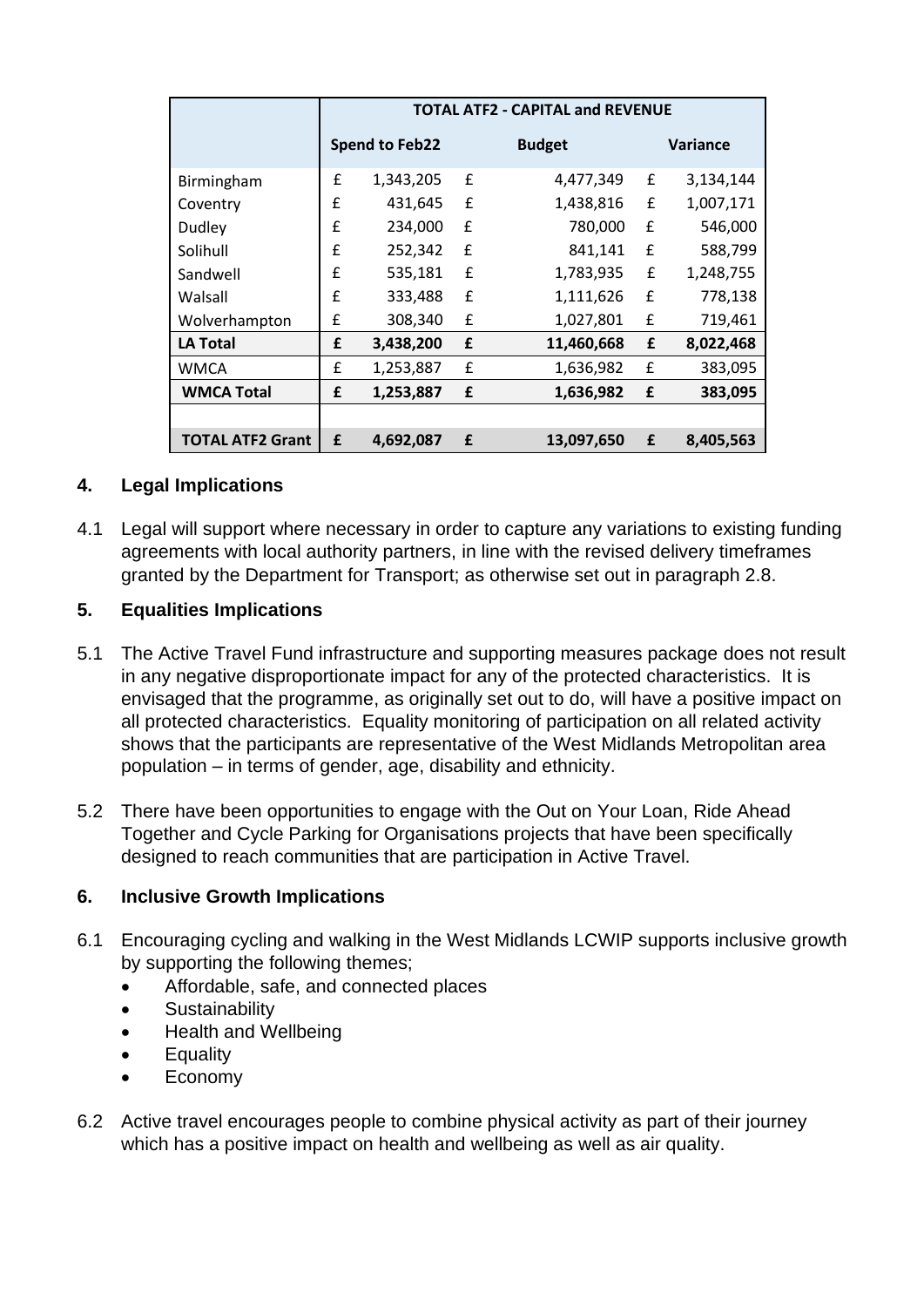6.3 As accessible and low-cost modes of transport, cycling and walking can help people access local high streets, jobs and education.

#### **7. Geographical Area of Report's Implications**

- 7.1 Transport for West Midlands works with Constituent Local Authorities to manage cross border relationships and align cycling and walking schemes to ensure consistency in access and quality. Approximately 57% of all journeys (all modes) in the West Midlands cross an administrative boundary (of one of the seven constituent local authorities).
- 7.2 The Active Travel Fund Tranche 2 schemes were selected from the published West Midlands Local Cycling and Walking Infrastructure Plan in conjunction with a prioritisation exercise by Constituent Local Authorities.

#### **8. Other Implications**

None

#### **9. Schedule of Background Papers**

Appendix 1 – Active Travel Fund Tranche 2 Infrastructure Schemes Appendix 2 – Active Travel Fund Supporting Measures Highlight Report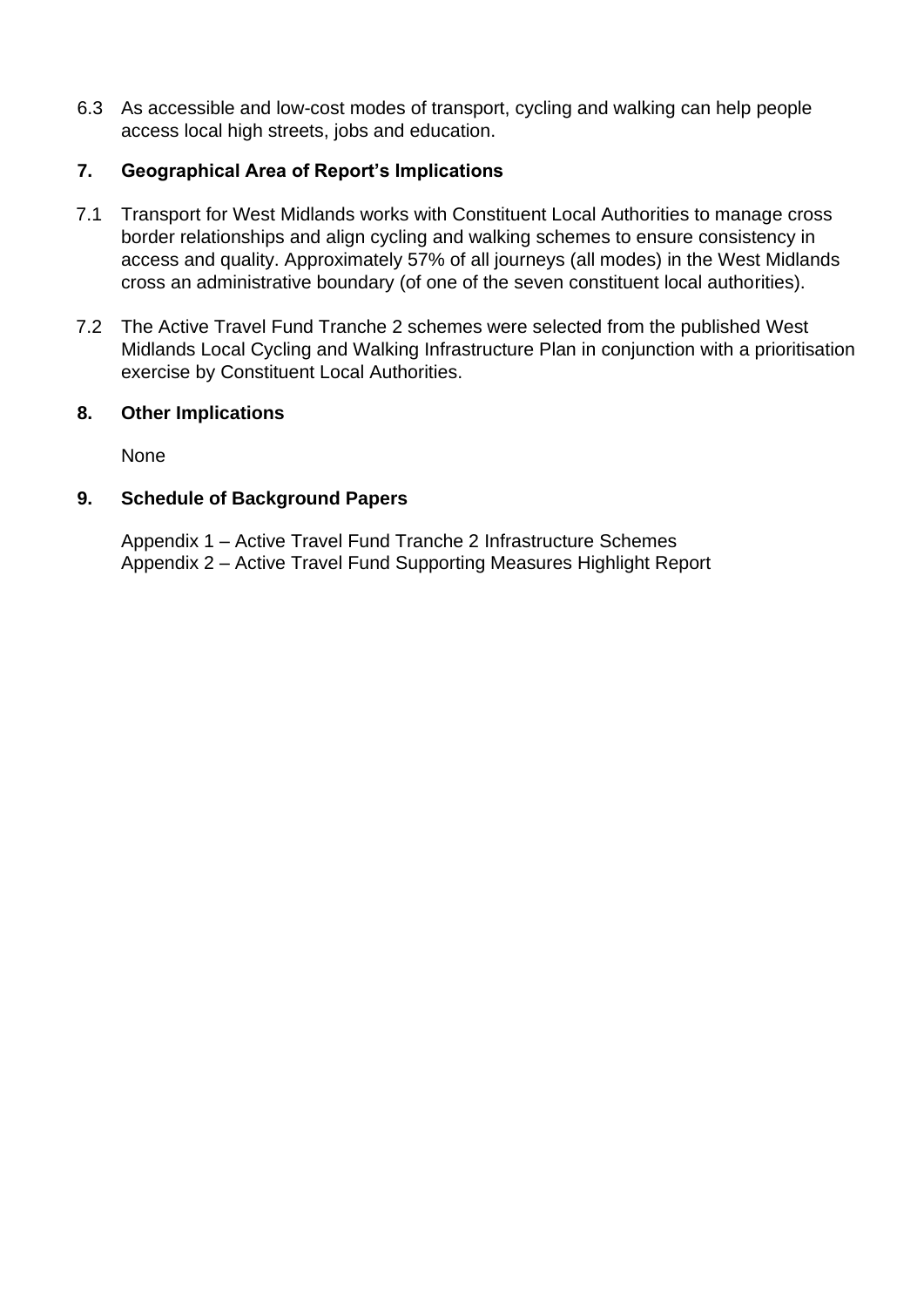### **Appendix 1**

#### **Active Travel Fund Tranche 2 Infrastructure Schemes**

| code       |                |                                                    |            |                              |
|------------|----------------|----------------------------------------------------|------------|------------------------------|
|            |                |                                                    | date*      |                              |
| Birmingham | <b>BIR201A</b> | Moseley Local Centre - Transport                   | July 22    | Design complete              |
|            |                | <b>Space Reallocation Location</b>                 |            |                              |
|            | <b>BIR201D</b> | Cycle lanes - City Centre to Yardley               | July 22    | Design underway              |
|            |                | (A45 corridor)                                     |            |                              |
|            | <b>BIR201G</b> | Cycle lanes - City Centre to                       | July 22    | Design underway              |
|            |                | Smethwick (A457 corridor)                          |            |                              |
|            | <b>BIR201H</b> | Cycle lanes - Bradford Street (City                | October 22 | Design underway              |
|            | <b>BIR202A</b> | Centre Access)                                     |            |                              |
|            |                | Lozells Low Traffic Neighbourhood                  | March 22   | Design complete              |
|            | <b>BIR202B</b> | Kings Heath & Moseley Low Traffic<br>Neighbourhood | October 22 | Consultation complete        |
|            | <b>BIR202G</b> | <b>School Streets Measures</b>                     | March 22   | Complete                     |
|            | <b>BIR202H</b> | Places for People: Wylde Green                     | August 22  | Design complete              |
|            | <b>BIR203A</b> | Further development of Tranche 1,                  |            | Construction underway        |
|            |                | Scheme 6 City Centre Traffic Cells                 |            |                              |
|            |                | Initiative                                         | July 22    |                              |
|            | <b>BIR203B</b> | Development of other elements of                   |            | Design underway              |
|            |                | City Centre Traffic Cells Initiative               |            |                              |
|            | <b>BIR204A</b> | Pop-up cycle lanes A38 spur to                     |            | Design underway              |
|            |                | Moseley                                            | July 22    |                              |
|            | <b>BIR204B</b> | Local Centres: Sutton Coldfield                    | March 22   | Design complete              |
|            | <b>BIR204C</b> | City-wide cycle parking in public                  | March 22   | Design complete              |
|            |                | spaces                                             |            |                              |
|            | <b>BIR204D</b> | <b>Big Birmingham Bikes</b>                        | March 22   | Construction underway        |
| Coventry   | COV201         | University Hospital                                | September  | Consultation complete        |
|            |                |                                                    | 22         |                              |
|            | COV202         | Foleshill/Radford to City Centre                   | October 22 | Consultation underway        |
|            | COV203         | Campus Connections University of<br>Warwick        | October 22 | <b>Consultation complete</b> |
| Dudley     | <b>DUD202</b>  | A4123 Corridor (Dudley/Sandwell                    | August 22  | Design complete              |
|            |                | section)                                           |            |                              |
|            | <b>DUD204</b>  | A456 Corridor (Halesowen) Cycling                  | March 22   | Construction underway        |
|            |                | Measures - Phase 1                                 |            |                              |
| Sandwell   | <b>SAN201</b>  | <b>Blackheath Town Centre Active</b>               | August 22  | Design complete              |
|            |                | <b>Travel Interventions</b>                        |            |                              |
|            | <b>SAN202</b>  | <b>Wednesbury Town Centre Active</b>               | August 22  | Design complete              |
|            |                | <b>Travel Interventions</b>                        |            |                              |
|            | <b>SAN203</b>  | Bearwood High Street Active Travel                 | August 22  | Design complete              |
|            |                | Interventions                                      |            |                              |
|            | <b>SAN204</b>  | A4123 Corridor (Dudley/Sandwell                    | August 22  | Construction underway        |
|            |                | section)                                           |            |                              |
| Solihull   | SOL201         | Blossomfield Road Pop up Cycleway                  | August 22  | Construction underway        |
|            | SOL202         | Knowle to Solihull Town Centre Pop<br>up Cycleway  | June 22    | Construction underway        |
|            | SOL203         | Borough Wide Cycle Parking                         | April 22   | Construction underway        |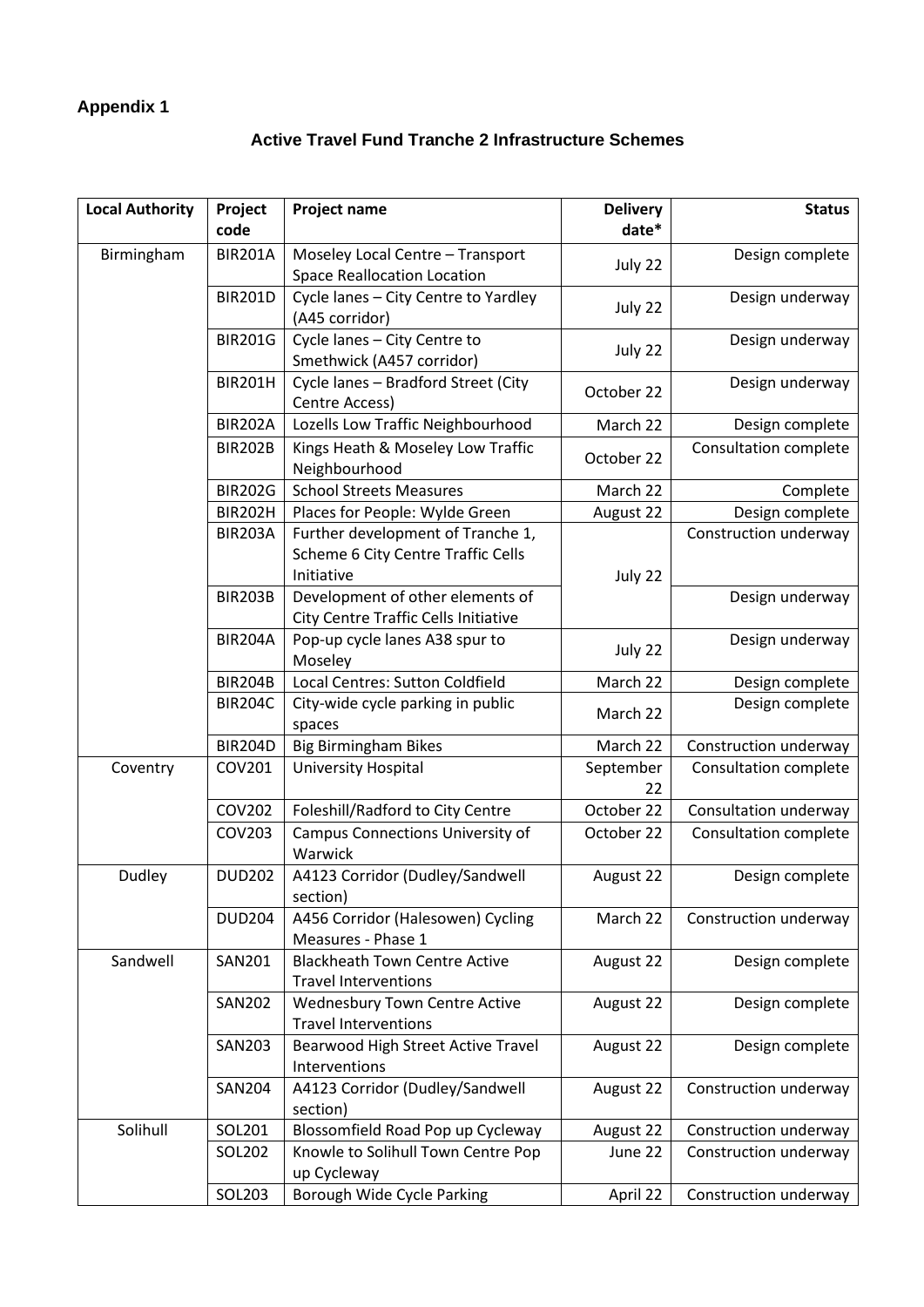|               | SOL204        | Meriden to Millisons Wood Cycleway | March 22   | Construction underway  |
|---------------|---------------|------------------------------------|------------|------------------------|
| Walsall       | <b>WAL201</b> | Connecting Bentley Phase II        | March 22   | Construction underway  |
|               | <b>WAL203</b> | <b>School Streets Phase II</b>     | March 21   | Construction completed |
|               |               |                                    | (Complete) |                        |
| Wolverhampton | WOL203        | St Peters Ring Road Crossing &     | June 22    | Construction underway  |
|               |               | Waterloo Road                      |            |                        |
|               | <b>WOL204</b> | Wednesfield Road                   | June 22    | Construction underway  |

\*Current status as reported by Local Authority, some schemes subject to impending change request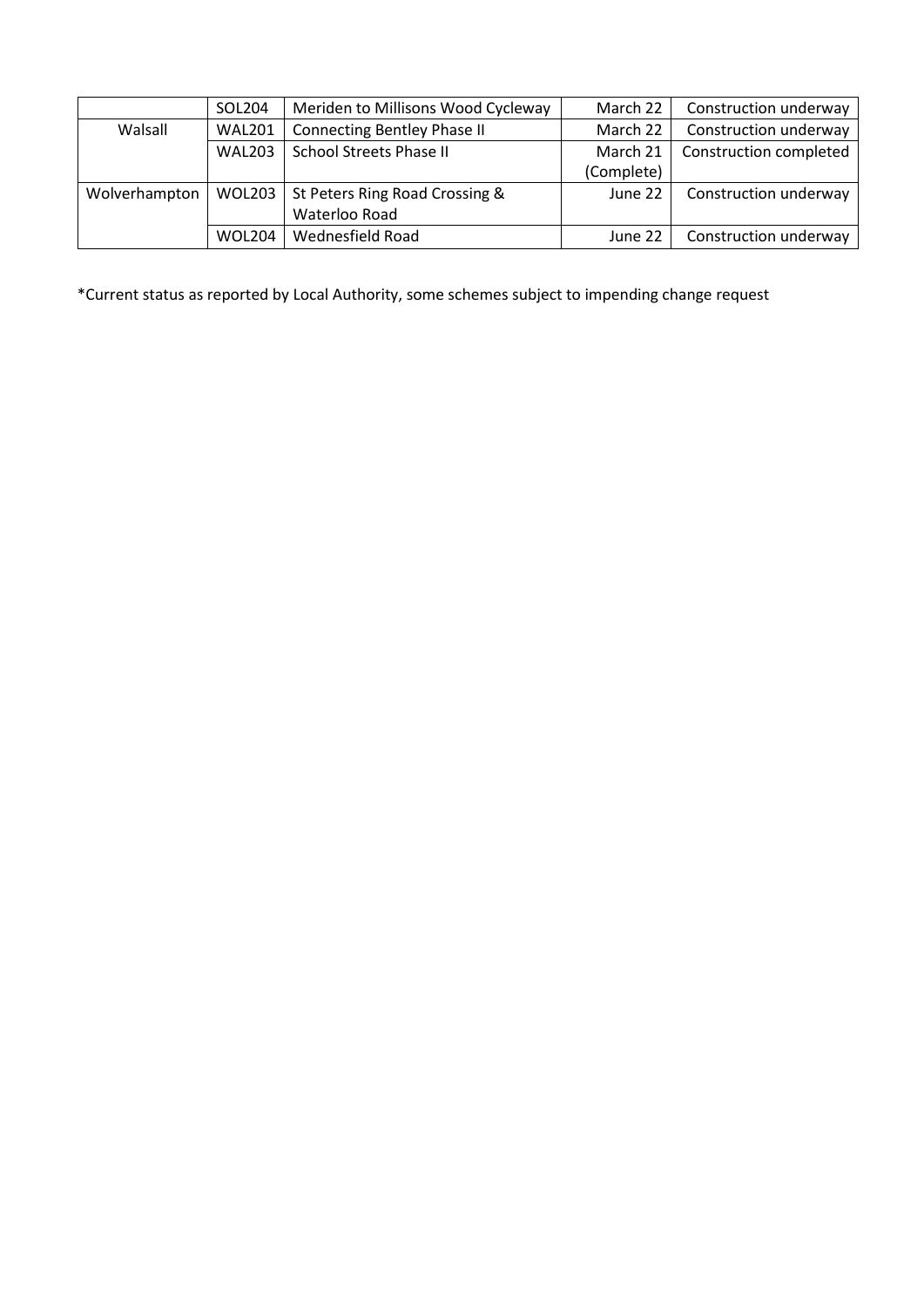| <b>Project Code</b> | <b>Work stream</b>                                               | <b>Completed projects</b>                                                                                                                                                                                                                                                                                                                                                                                                                                                                                            |
|---------------------|------------------------------------------------------------------|----------------------------------------------------------------------------------------------------------------------------------------------------------------------------------------------------------------------------------------------------------------------------------------------------------------------------------------------------------------------------------------------------------------------------------------------------------------------------------------------------------------------|
| WMSM202A            | Love to Ride                                                     | 149 companies registered for Love to Ride, with 616 participants<br>registered, and 26 new cyclists.                                                                                                                                                                                                                                                                                                                                                                                                                 |
| WMSM202B            | Modeshift                                                        | In total there are 44 sign-ups and 25 people trained up on<br>Modeshift, and 24 Modeshift accreditations. This work stream is<br>now complete.                                                                                                                                                                                                                                                                                                                                                                       |
| WMSM204A            | <b>Ride Ahead</b><br>Together                                    | Cycle Confidence sessions underway. Midland Mencap have been<br>running Complex Needs sessions in conjunction with Sense. The<br>Sense staff can engage with more people on the sessions and are<br>doing sensory plans and training plans for people on the course so<br>they can get more out of it.<br>The project has been shortlisted in the top three for the Sport and                                                                                                                                        |
|                     |                                                                  | Recreation Alliance Community awards, Community Club of the<br>Year.                                                                                                                                                                                                                                                                                                                                                                                                                                                 |
| WMSM204B            | <b>Social Prescribing</b><br>(Birmingham)                        | In Birmingham there were 44 participants recruited, bringing the<br>total to 528.<br>There has been a focus on walking opportunities and of getting<br>more of a demographic breakdown of participants. 85% of people<br>attending walks live in quintiles 1 and 2. There have been two<br>new walking route opportunities that have arisen close to Bourn<br>Brook Walkway/Woodgate Valley Green walk.<br>There has been some media coverage about the Social Prescribing<br>project on <b>BBC</b> and ITV Central. |
| WMSM204C            | <b>Social Prescribing</b><br>(Black Country)                     | In the Black Country there are 8 GP surgeries engaged. Total<br>number of participants is 82.<br>The team have invested in a text messaging service which involves<br>sending a message to participants to encourage them to be active;<br>followed by another message at a later date to ask participants to<br>fill out an evaluation form.                                                                                                                                                                        |
| WMSM205A            | <b>British Cycling</b>                                           | 24 Community Activation rides were completed in the latest<br>period, with 142 participants.                                                                                                                                                                                                                                                                                                                                                                                                                         |
| WMSM205B            | <b>Cycling UK</b>                                                | Cycling UK delivering Dr Bike sessions. There are now 40<br><b>Community Cycling Clubs.</b>                                                                                                                                                                                                                                                                                                                                                                                                                          |
| WMSM205C            | <b>Living Streets</b>                                            | Businesses engaged as part of the Walking Works programme and<br>schools/nurseries were engaged with the Little Feet programme.                                                                                                                                                                                                                                                                                                                                                                                      |
| WMSM206             | <b>Travel Planning</b><br>Capacity &<br><b>Activation Grants</b> | The final total for travel planning activity is 165 sites engaged and<br>103 sites are actively engaged (exceeding the target of 100<br>businesses). Business grants processed.                                                                                                                                                                                                                                                                                                                                      |
| <b>WMSM207</b>      | Road Safety<br>Package                                           | The West Midlands Fire Service Team are delivering the Every<br>Choice Counts/Transition workshops in educational<br>establishments and running the Cycle Operations. 4 Cycle<br>Operations took place in the latest period, engaging with 36                                                                                                                                                                                                                                                                        |

## **Appendix 2** Active Travel Fund Supporting Measures Highlight Report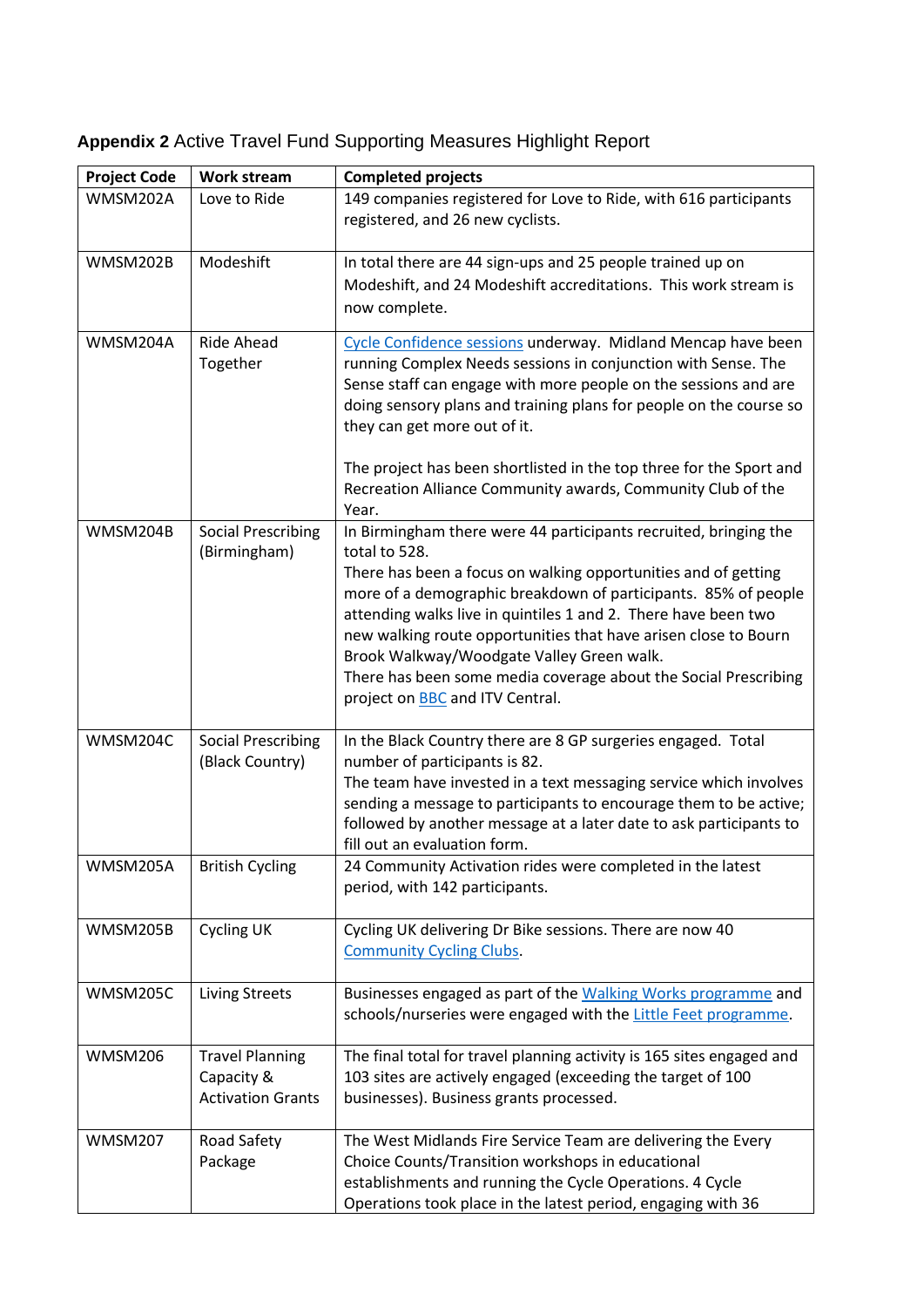|                |                                                                                                                                       | people. We have delivered 20 Cycle Operations to date against a<br>target of 19. 14 Every Choice Counts/Transition sessions were<br>delivered at 8 establishments, educating 751 students.<br>Establishments included Aston University, WMG Engineering<br>Academy and Shireland Collegiate Academy. Total sessions<br>delivered to date: 91 - on schedule to reach target of 105 sessions<br>delivered by end of March.<br>There have been 20 Love Your Bike sessions held to date. There<br>are plans to continue with these, with another 13 sessions<br>planned during March 2022. There is currently a promotional<br>campaign underway to advertise these. |
|----------------|---------------------------------------------------------------------------------------------------------------------------------------|------------------------------------------------------------------------------------------------------------------------------------------------------------------------------------------------------------------------------------------------------------------------------------------------------------------------------------------------------------------------------------------------------------------------------------------------------------------------------------------------------------------------------------------------------------------------------------------------------------------------------------------------------------------|
| <b>WMSM208</b> | Out on your Loan                                                                                                                      | There have been 31 applicants for Out on Your Loan since the<br>start of the project, with 16 bike loans provided over the course of<br>the delivery period. Conversations with Birmingham Settlement at<br>Edgbaston Reservoir have progressed and they plan to put in an<br>order for a number of cycles by the end of March to be based at<br>this site.                                                                                                                                                                                                                                                                                                      |
| <b>WMSM209</b> | See.Sense Smart<br><b>Cycling Project</b>                                                                                             | 200 people have purchased See.Sense lights with a total of 117<br>active riders. The data generated by See.Sense has the ability to<br>help others with planning, for example Coventry City Council<br>planning their LCWIP.                                                                                                                                                                                                                                                                                                                                                                                                                                     |
| WMSM210A       | <b>Bolstering Cycling</b><br>and Walking<br>Activity in West<br>Midlands<br>Communities<br>(Birmingham,<br>Solihull, and<br>Coventry) | There were 84 people engaged in February and 139 people were<br>referred to ATF Supporting Measures activities. 3 people have also<br>been referred to local provision.<br>In Birmingham, Sustrans identified that community groups require<br>additional support to increase cycling and walking. Schemes to get<br>bikes to local people, particularly in deprived areas, are critical.<br>Working alongside Cycling UK across a range of locations to<br>support community cycling will also help in areas where BAME<br>and vulnerable groups may feel that cycling is inaccessible.                                                                         |
| WMSM210B       | <b>Bolstering Cycling</b><br>and Walking<br>Activity in West<br>Midlands<br>Communities<br>(Black Country)                            | There were 58 people engaged and 52 people were referred to<br>ATF Supporting Measures. 5 people were also referred to local<br>provision.<br>There have been online surveys for residents living in less engaged<br>focus areas (Dudley/Kates Hill, Wolverhampton City Centre).<br>Project Officers are working with selected participants to provide<br>content for Case Studies.                                                                                                                                                                                                                                                                              |